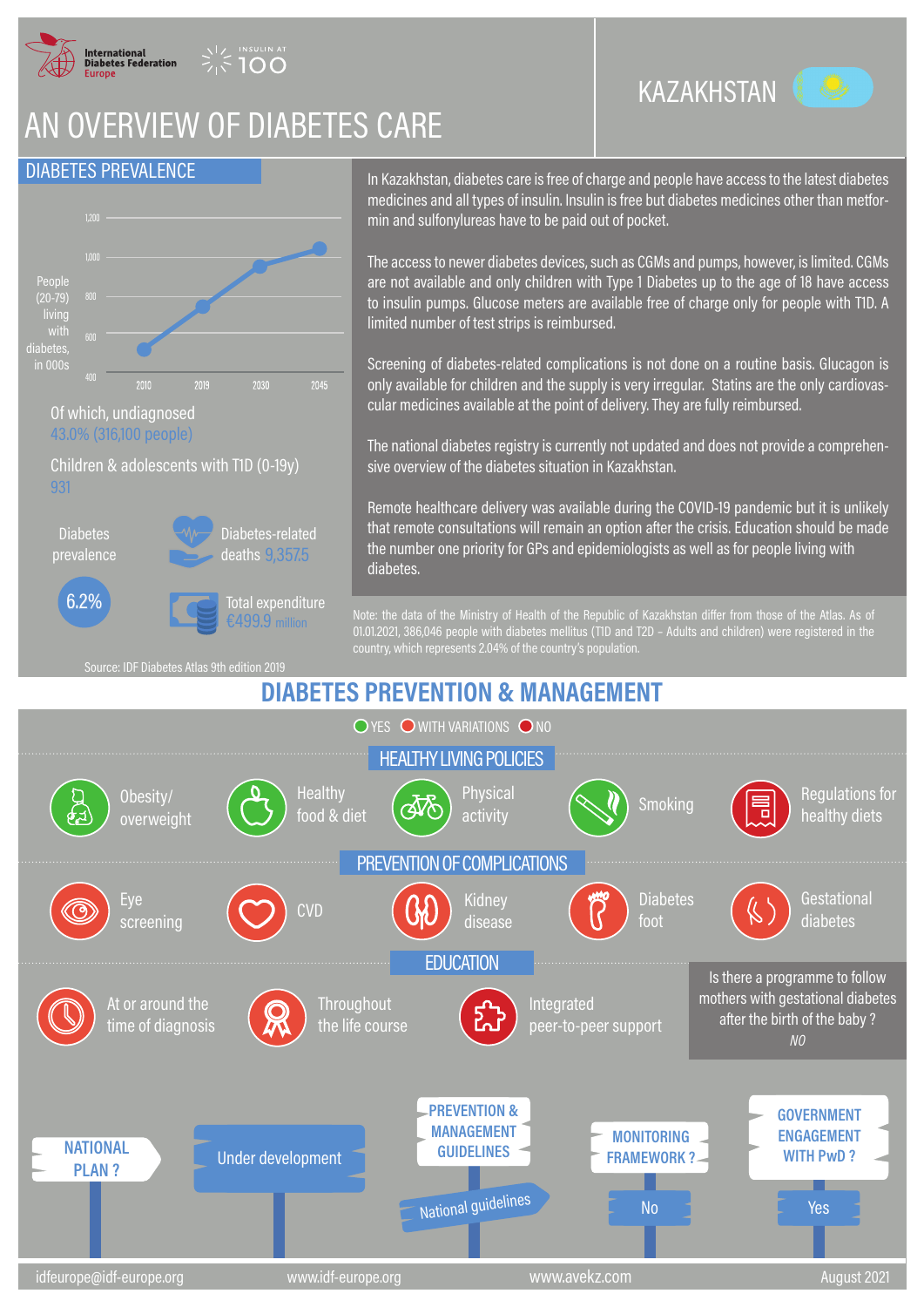## **ACCESS TO CARE, TECHNOLOGIES, MEDICINES AND SUPPLIES**